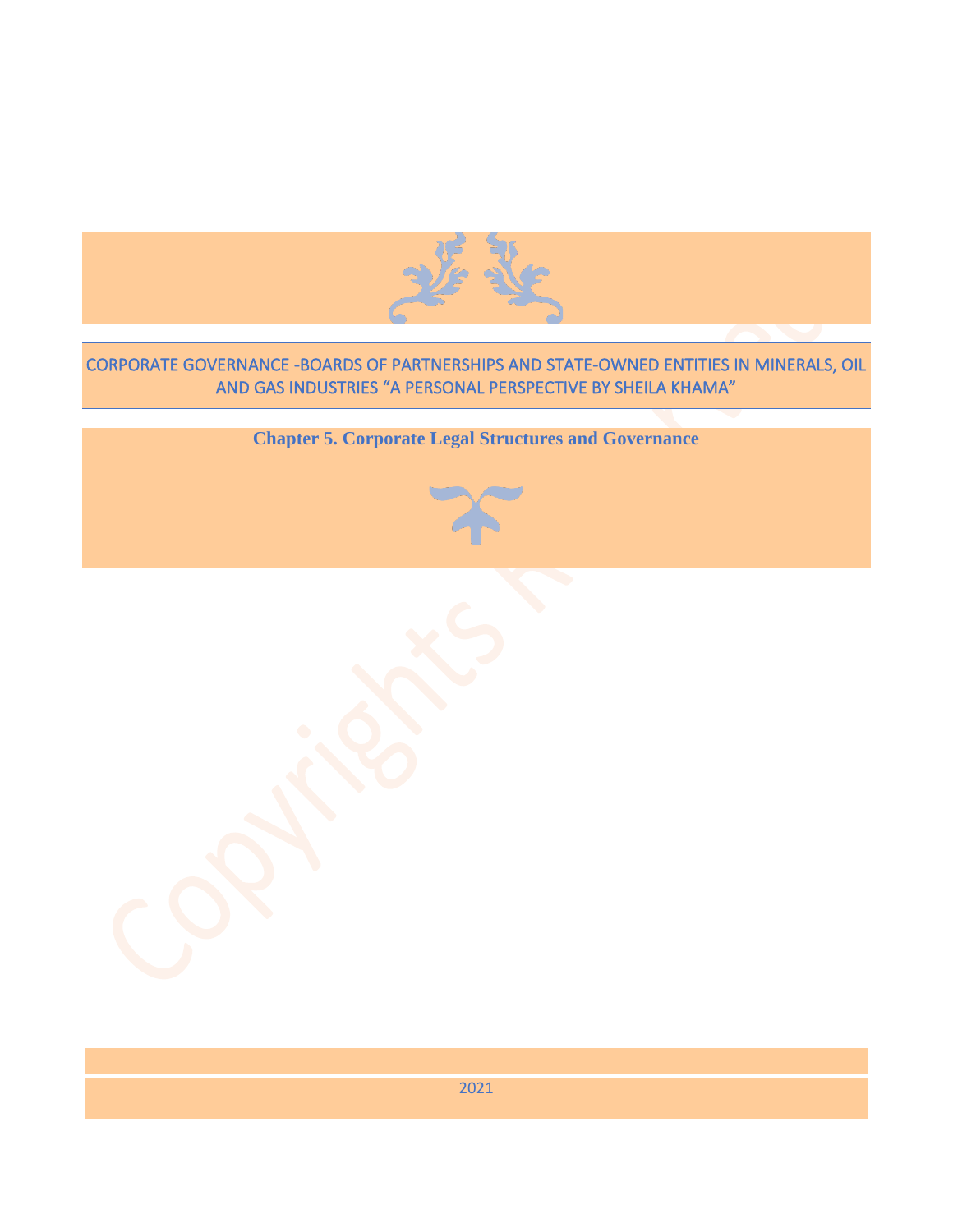## **5.1. Board Structures**

There are different factors that influence decisions on the structure and composition of a board of directors. Two of the most important are the company's *legal structure* and *form of ownership*. The legal structure dictates the parameters for board composition, mandate, appointment of directors and board procedures. Ownership speaks to the vision, corporate values, and criteria for selecting directors. Both give rise to a unique boardroom environment and the unique map of relationships that exist between the company and its stakeholders. To be effective, the structure and composition of any board must align to its legal and business environments. It should not come as a surprise, therefore, that family-owned companies, partnerships, public companies and SOE boards function differently from each other.

*Ownership* (public or private) is an important source of power because it correlates directly with decisionmaking authority of the owner(s) relative to other corporate stakeholders. The owner(s) is custodian of corporate values which, in the case of privately owned companies, are invariably interchangeable with personal values. The authority of the owner(s) includes the power to appoint and/or remove directors from the board. The owner(s) assumes the responsibility to protect (or disregard) stakeholder interests, including the public and host governments. In the case of SOEs, this can also mean that the State consolidates all aspects of corporate governance under a single entity, being the sovereign entity. This means that, unless the State finds ways to be inclusive and has forward-looking agents, such a corporate environment goes against the principles of transparency, accountability and public participation as explained in Chapter 1.

*Legal structures* on the other hand, are governed by the laws of the State based on the constitution of the company. The different types of companies include, but are not limited to, privately owned companies, publicly listed entities, Limited Liability Companies (LLCs), wholly-owned subsidiaries, partnerships, joint-ventures (JV) and SOEs. Except for SOEs, which are typically created by specific statutes separate from mainstream company law, most of the other types of companies are regulated through a series of laws with some variations of the same compliance principles based on the type of industry. Typically, the more the type of company is deemed to potentially put the public at risk, the more onerous the compliance requirements. In my view, taken on face value, SOEs and specially those responsible for national wealth including natural resources wealth fit squarely into this category

Just as I described the external environment under which minerals, oil and gas sector boards operate in Chapter 2, in the following paragraphs, I look inward, and I share a perspective on how the legal structure and ownership of the entities influences corporate governance. I also offer a view on how boards can navigate some aspects of the business environment of SEOs and partnerships effectively. Legal structures that are most relevant, given the scope of this publication, are partnerships between States and private entities and SOEs. For simplicity's sake, I will discuss partnerships under a single umbrella, though cognizant of the fact that such entities can themselves legally be constituted differently as Limited Liability Companies (LLCs) among other options. Here are some of the challenges starting with partnerships and ending with a look at the SOEs environment.

### **5.2. Partnerships Boards**

Partnership entities are *defacto* corporate marriages of convenience but not always first preference for a strategic direction. For most investors, the preferred plan is to go it alone. "Plan B" is to partner with others whenever necessary. This might be because of limited finance, the need to access minerals, oil and gas resources discovered by others, the need to access markets and a desire to leverage technology through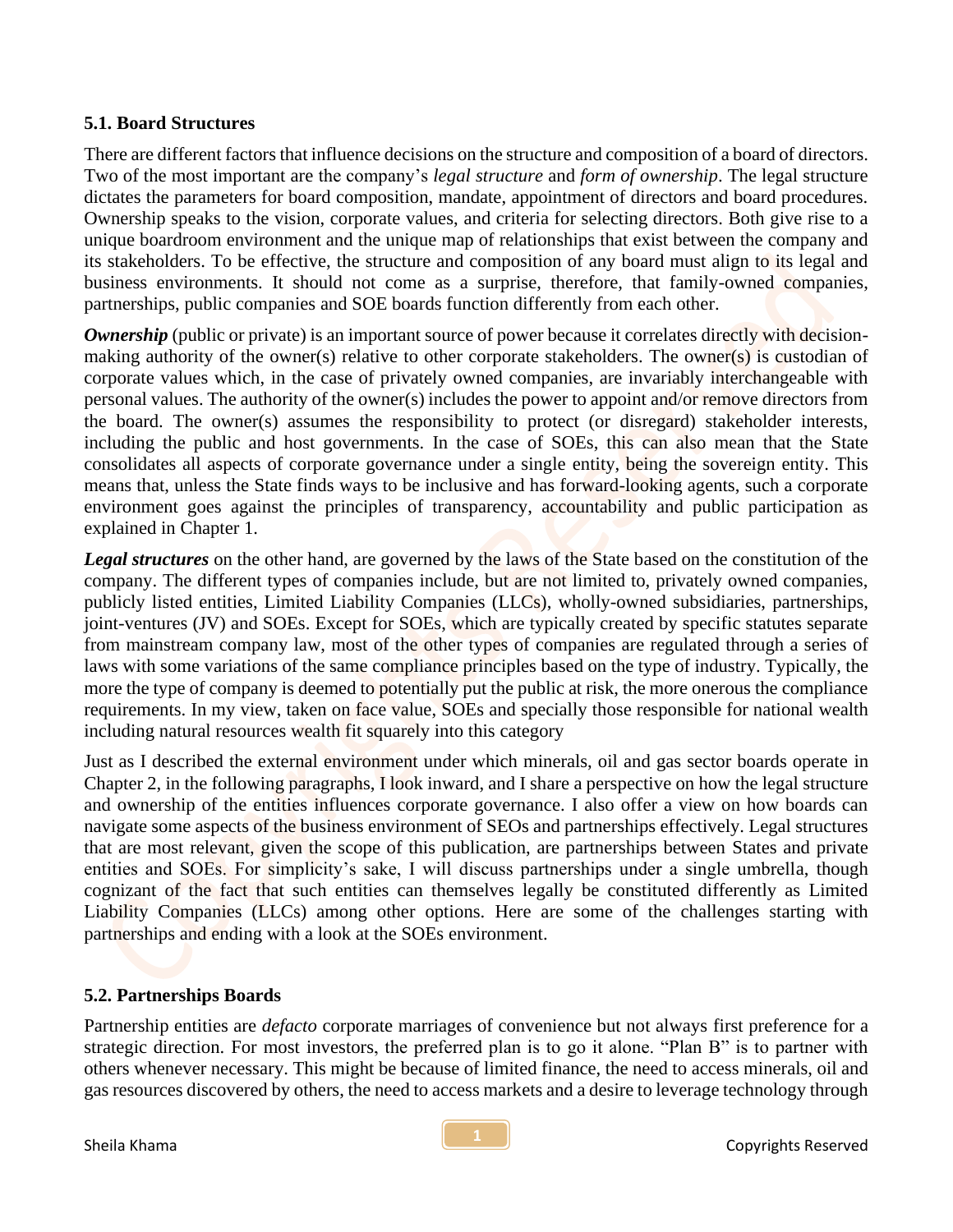partnership arrangements with competitors and other third parties. As stated before, in the minerals, oil and gas sectors, a frequent reason for the creation of partnerships between the State and investors are national laws in host countries in which the companies operate. The result is that the investor and the host government enter a "statutory" partnership arrangement to develop the resource and market the product. Whereas most partnerships are intended to take advantage of the shareholder's collective resourcefulness, the legally prescriptive nature of partnerships between sovereign States and private companies in the minerals, oil and gas sectors is a form of *cost of business* to investors. While I have no objection to the arrangements, in my experience, it is potentially the start of a challenging boardroom environment that can spill over into the day-to-day management of the operations of the entity. To appreciate the dynamic, let us look at the practical implications relating to the rights and obligations of each partner.

### **Common Partnership Challenges**

*Contribution and Role of Each Partner:* Important aspects of the governance structure of a partnership in this sense includes (but are not limited to) the contribution of each party to the entity, the structure of the shareholding, ways of controlling and managing the partnership (including, but not limited to, board representation) and the appointment of senior management. Under the circumstances in which the State's shareholding is a legal condition for acquiring a concession, the State's material contribution to the resources necessary to run the company is less than the private investor. But the private investor mobilizes finance, recruits the executive team, acquires (and sometimes invents) technology, and possesses expertise necessary to market the commodity. This imbalance, including a relatively smaller equity stake for the State usually typifies such partnerships.

By the same token, given the level of technical and commercial expertise that the private investor brings, in most cases an important part of the partnership structure is that (at least in the early stages), the former will likely manage the day-to-day affairs of the partnership. Such management contracts often means that the selection of top executives is drawn from the private investor's pool of human talent. Even if selected from the open market, such executives see themselves as accountable to the private investor and see the private partner as their principal and not the board of partnership as such. Loyalty therefore accrues to the former. Though not always the case, for purposes of this book, I have assumed both shareholders are entitled to nominate representatives to the board of directors to lead and oversee implementation of the strategy. That said, because of the position of the private investor relative to the State, there is potential power imbalance on the board. This imbalance is what, in my experience, leads to a difficult boardroom environment that requires deliberate effort to arrest (see Case 2 below).

*Organizational Goals:* Given the inherently divergent goals, organizational cultures of private investors and governments, industry knowledge asymmetry and the complex map of relations with stakeholders, the external environments in which boards of such entities operate can also be some of the most difficult to navigate. These can be particularly challenging and difficult conditions for the Chairperson, whose task it is to provide direction and preside over board deliberations.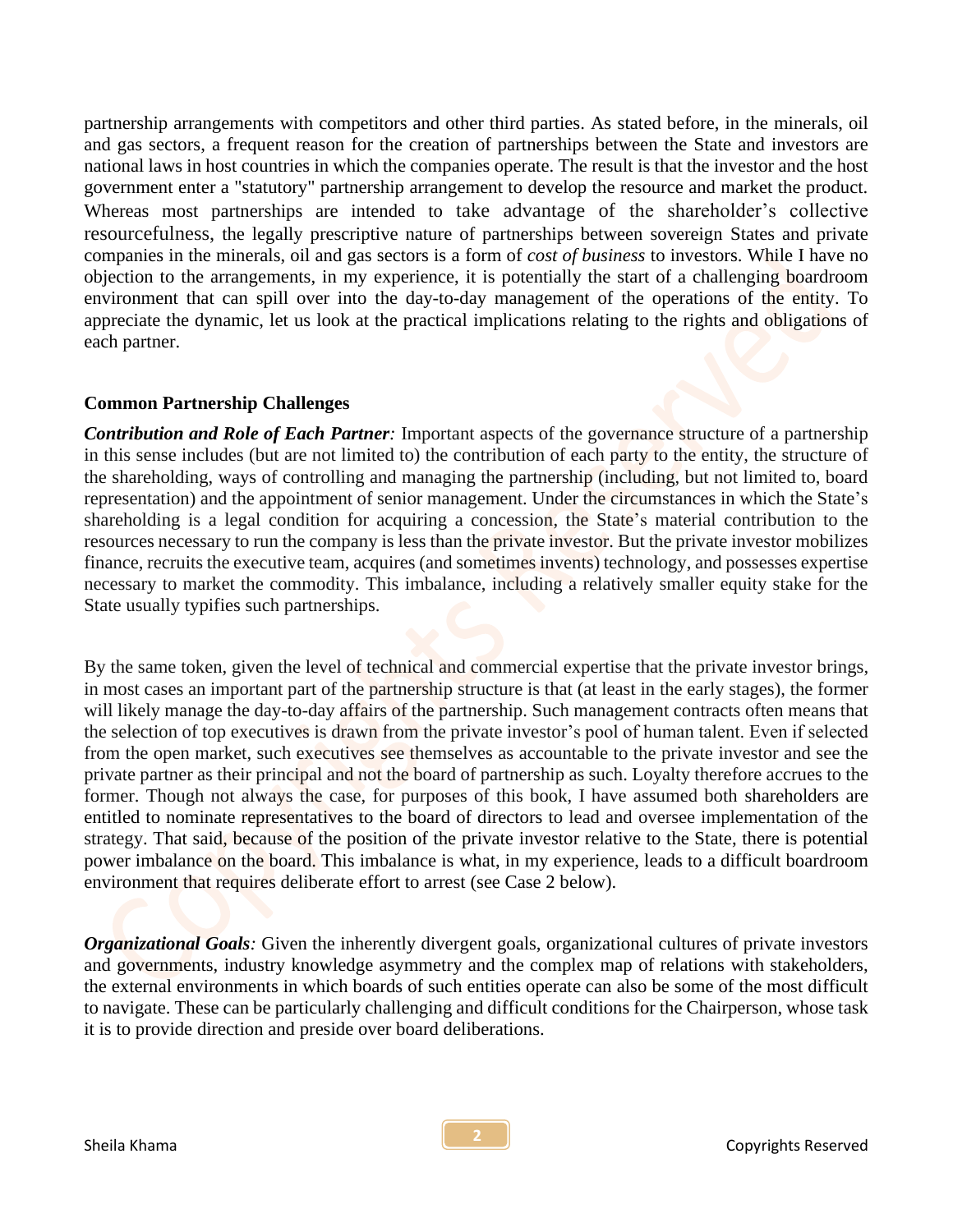*Knowledge Asymmetry*: The asymmetric nature of skills levels between the two as relates to the industry, adds to the complexity of the boardroom environment. Some of the most significant effects of this phenomenon tend to manifest in lack trust between the representatives of the two shareholders during board meetings. In some cases, the price is that the partnership board makes decisions based on the need for compromise and not (as corporate governance requires) to optimize value because neither party is willing to take their counterpart's word on face value.

*Politics versus Commerce*: Misalignment between political and corporate objectives is another challenge facing boards. Representatives of private investors are driven by the profit motive and their careers depend upon their ability to deliver financial results. By contrast, representatives of public shareholders derive their mandate from political masters who are more concerned with electoral outcomes. Each rely on the company to achieve their respective objectives by leaving up to stakeholder expectations. This presents a conflict with respect to long-term strategy and priorities for daily deployment of corporate resources.

*Conflicting Interests:* The work of a board is based on the directors' individual and collective fiduciary responsibilities. The notion of fiduciary responsibility refers to the obligation that a director has to the stakeholders of the company. It is based on the trust placed by the stakeholders on the directors. Among others, this concept assumes that the directors' actions will only be guided by the interests of the stakeholders and will not consider interests of others with whom they may have ongoing relationships. This should not be difficult to abide by, or flag, if a case arises. However, in the case of partnerships between private companies and governments, this a major challenge because the representatives of both are conflicted on an ongoing basis. Representatives of governments are often also regulators, which means they wear the two hats of fiduciary duty and legal oversight. My experience is that on occasion officials serving as directors expediently use the law of the land to force decisions in favour of the State. While this may be tactically opportune, it exemplifies this very conflict and goes against corporate governance principles.

Representatives of the private investors also often speak for their employer's interest and not the entity on whose board they serve. This is especially true in cases where the private sector partner assumes the role of project operator (an arrangement that is common in minerals, oil, and gas projects). Under these circumstances, the private investor performs a valuable role in leveraging parent company technical, commercial, and financial resources. To a large measure, this benefits the partnership entity and host country. But this also places the private investor at an advantage relative to the State. For one, operating, engineering, financial, marketing systems and supply chain management processes rely on parent company strategies and existing commercial relationships. Executive directors and other senior management of the partnership are often seconded from the private investor's global talent pool including those from subsidiaries conducting business with the partnership. This makes strategic and business sense given the rationale for having a technically competent partner in the first instance and any other approach would defy the logic of leveraging the corporate strength and comparative advantage the private investor brings to the partnership.

Unfortunately, this might also mean that depending on the corporate structure and scope of other investments in the private investors' portfolio, the partnership entity with the State might well be a competitor. An obvious case is if the private investor has other subsidiaries in the same business whose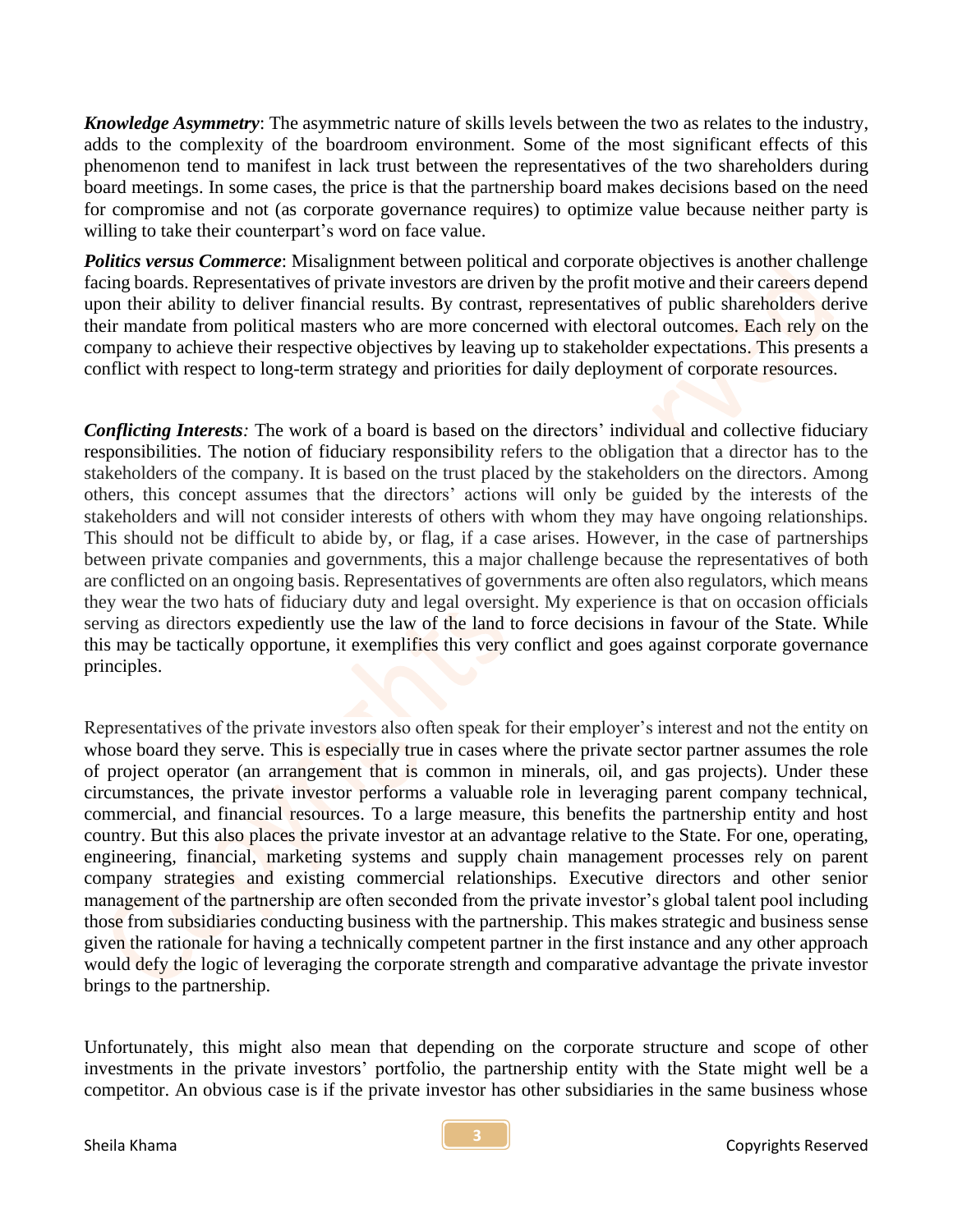position in the market (relative to the partnership) the private investor would naturally want to protect. In some cases, the private investor might have other subsidiaries that are clients of the partnership entity and purchasing production from it. Such interests give rise to potentially conflicting interests and make convergence of interests and views between the two shareholders difficult to achieve. A heightened sense of awareness on the part of the directors helps but does not eliminate the risk entirely.

In a boardroom setting in which all decisions must be guided by the need to promote company interests, these factors have unintended consequences with potentially undesirable outcomes. This is especially true in cases where the private investor has a management contract or technical agreement with the partnership entity. This is because in such cases the executive directors engaged by the private investor as part of these arrangements have a vested interest in nurturing the business relations emanating from the parent company's other investments that may nevertheless have no bearing on the business of the partnership in question. This can increase mistrust and misalignment in the boardroom. Most importantly, in the cases described the 'conflict of interests" paragraph, both sides fail the test of fiduciary responsibility by not acting independently of interests outside those of the company on whose boards they serve.

*Executive Management Dilemma*: Under these conditions, the position of the CEO is particularly untenable as the partners compete for first place in respect to the incumbent's operational priorities. The CEO struggles to reconcile the divergent views and expectations of board. Ultimately, the board of directors of the partnership is at risk of being consumed by the tension that ensues at the expense of providing strategic direction to the CEO and his/her team. As shown in Case 2 below, apparently, this misalignment is one of the root causes of the collapse of partnerships, but there are also tried and tested ways of reducing this risk of derailment.

## *Case 2: Strengthening a Partnership Through a Shareholder Forum*

According to the Harvard Review and Water Street Partners firm of consultants, an average of up to 30% of all partnerships fail in the first 10 years of their creation. Some of the root causes of this are strategic misalignment between the partners and inadequate attention paid to the need to progressively address strategic differences and assess the state of the relationship in a systematic way.

As noted in previous chapters, in the mining, oil and gas industries, partnerships between investors and each other, as well as partnerships between investors and governments, are

common. In the mining sector, one of the wellknown and frequently written about partnerships is the one between De Beers Group and the Government of Botswana. After 50 years it is considered successful in terms of longevity, strategic alignment, and business performance. As CEO of De Beers in Botswana, I had the privilege to serve as a non-executive director of this company for nearly 5 years from 2005-2010. The Debswana partnership was first created as a mining entity but, as the partnership matured, it has evolved to encompass other operations in the diamond value chain, as is illustrated in the corporate structure below.<sup>1</sup> I was a director of all

<sup>1</sup> www.debeersgroup.com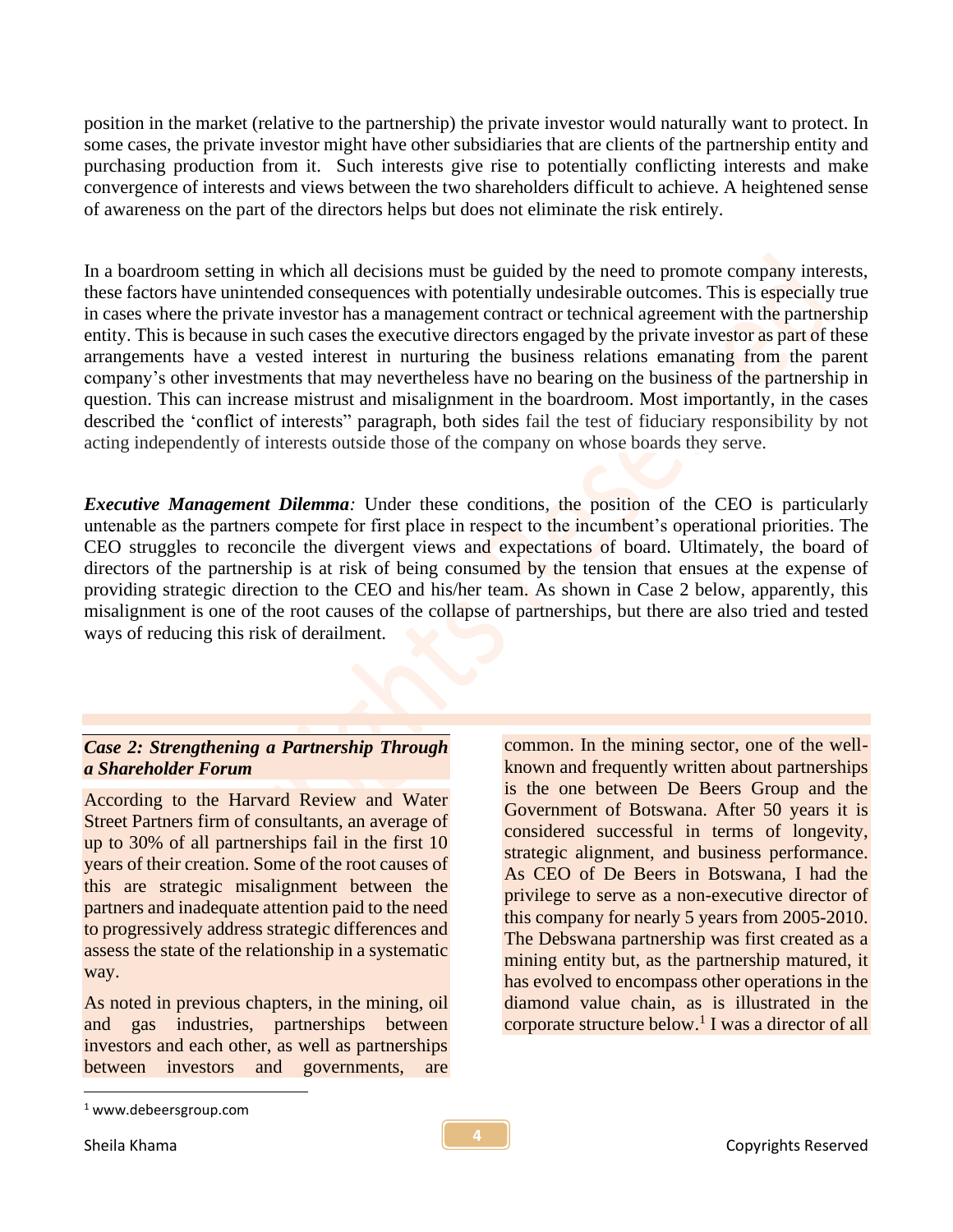Group companies that were in the Botswana portfolio at the time.

**Diagram 5:** Corporate Structure of the Partnership Between De Beers Group and the Botswana Government



Source: Debswana Diamond Company<sup>2</sup>

But, even with the longevity, breadth and depth of the partnership, there were many challenges that faced De Beers Group and the Botswana Government. To address these and leverage the opportunities that the partners encountered, required a clear sense of purpose and pragmatism, among other things. The partners were subject to many challenges I have alluded to including keeping pace with ever evolving public expectations. In recognition of this, the partners created a forum that was dedicated to addressing shareholder matters. The forum convened quarterly and considered long-term

partnership and sector challenges unique to their joint market leadership position upstream and midstream of the gem diamond value chain. In so doing, the parties were able to create space away from the more transactional board deliberations to focus on long-term strategy and strengthen relations with each other. As such, the forum complemented normal duties of the board and vice versa. The forum also served as a platform for knowledge and information exchange in relation to the larger industry and business environment. In my view, while this forum did not fundamentally change the dynamic, but it eliminated issues that would otherwise get in the way of constructive environment in the

<sup>2</sup> www.debswana.com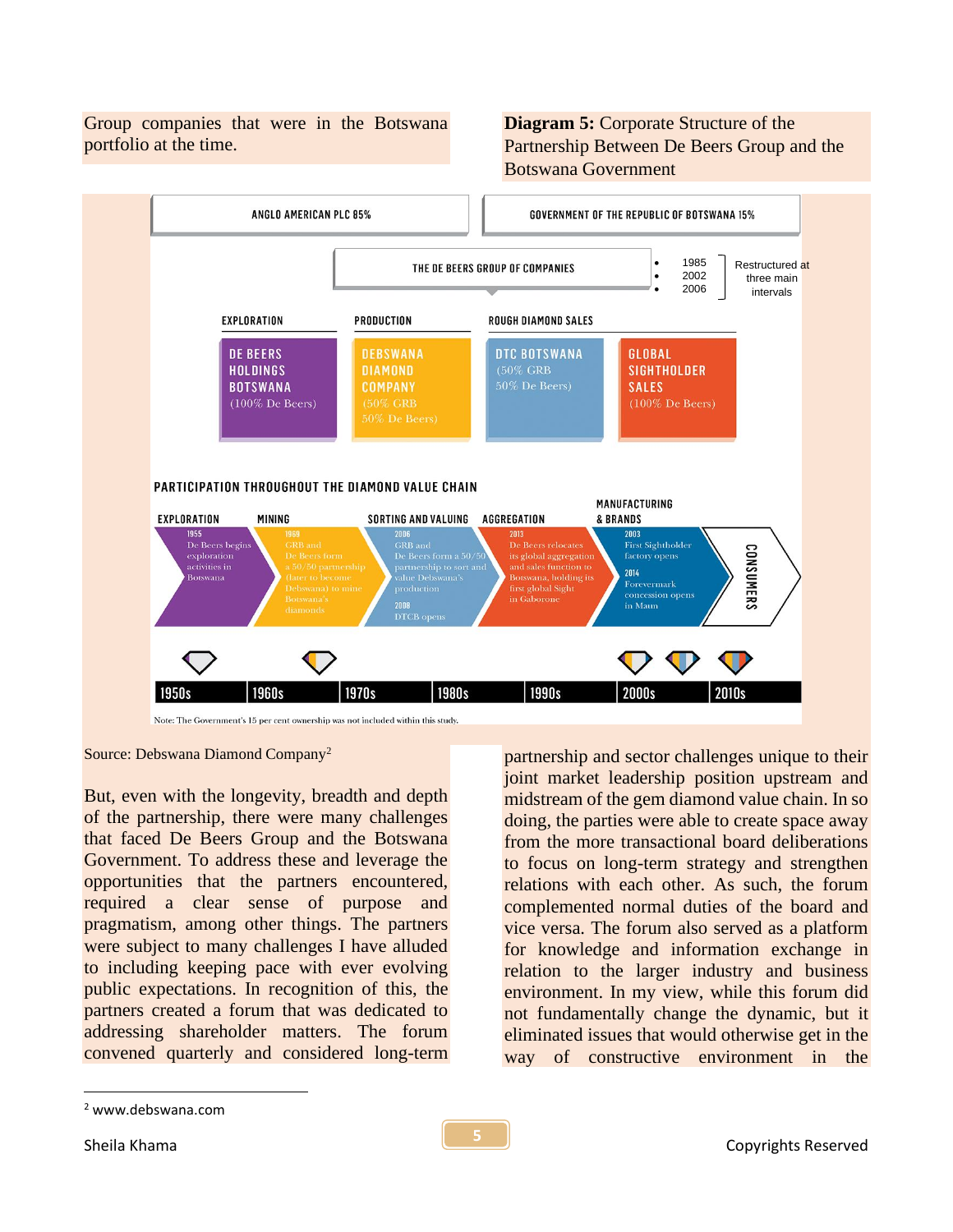boardroom. For instance, the continuous exchange of information reduced knowledge asymmetry. It also enabled the partners to effectively protect shareholder interests through increased convergence of views based on a common understanding of strategic imperatives. An important aspect of the forum was that it created an environment in which the representatives of the two shareholders could discuss strategic issues and get to know each other without the pressure of having to take any formal decisions.

Because the membership of the forum was made up of directors of the boards of several partnerships, CEOs of entities shown in the diagram above and other representatives of shareholders, the forum facilitated intercompany information flow at the senior level. The forum ensured that the strategies of the individual subsidiary companies were also aligned. This was essential for the shareholders to successfully optimize the value of the investments and assets. Admittedly, it would be too simplistic to suggest that this scenario would work in all cases. However, minimally I hope it validates the need for innovative ways for managing shareholder relations. Further that partnerships with sovereign States have certain complexities that conventional corporate structures are illequipped to address.

When I reflect on this experience, the effectiveness of the strategic alignment that was partly borne of ongoing dialogue was apparent to me during events that heightened corporate risk. The first was the potentially adverse effects of the release of the movie *Blood Diamond* in 2006 on the business of the company. The partners were fully supportive of the need for the world's attention to focus on the problem. Like most diamond producers, Botswana and De Beers wanted an end to atrocities committed in some diamond-producing regions in Africa and for illicit gem diamond trade to be stamped out. However, the partners were also keen to ensure that what was an estimated 4% of global production diamond that was being traded

illicitly would not be misconstrued as representative of the entire industry. It is worth noting that, at the time, up to 60% of global production came from Botswana, Namibia, and South Africa. For its part, the Botswana subsidiary accounted for nearly 26% of global gem output by value. In this respect the shareholder forum served as a platform for developing strategies for engaging national and international stakeholders jointly and for working with leading industry associations to mitigate risk to the diamond jewellry market.

The second occasion was the role of the forum in leading efforts to contain the potentially adverse effects of the collapse of the financial and diamond jewellery consumer markets following the 2008 financial crisis. The partners used the forum to map and understand the potential risk on their operations in the global diamond jewellery consumer markets and its mining, sorting, and valuing operations in Botswana. The outcome was buy-in into a holistic strategy that was once again jointly agreed at shareholder level for implementation by subsidiaries. For instance, the shareholders resolved to provide De Beers Group (Botswana owns 15% in the company) with shareholder loans and avoid the risk of what would have been much higher cost of capital in the global financial market at the time. Though critics felt at a time when public revenue from the company would not be forth coming, this was no time for the State to contribute towards a shareholder loan, for the Botswana representatives who understood the value to the country of holding on to its equity, it was a non-brainer. Regarding the operations, the partners needed to cut operating costs and this led to an agreement to cease production, reduce the working week dramatically and offer some employees voluntary separation, among others. These concessions were largely possible because of consultations between the shareholders many of which were through the forum and Botswana's regulatory authorities. Though the country was only two months from national elections, negotiations with regulatory arms were made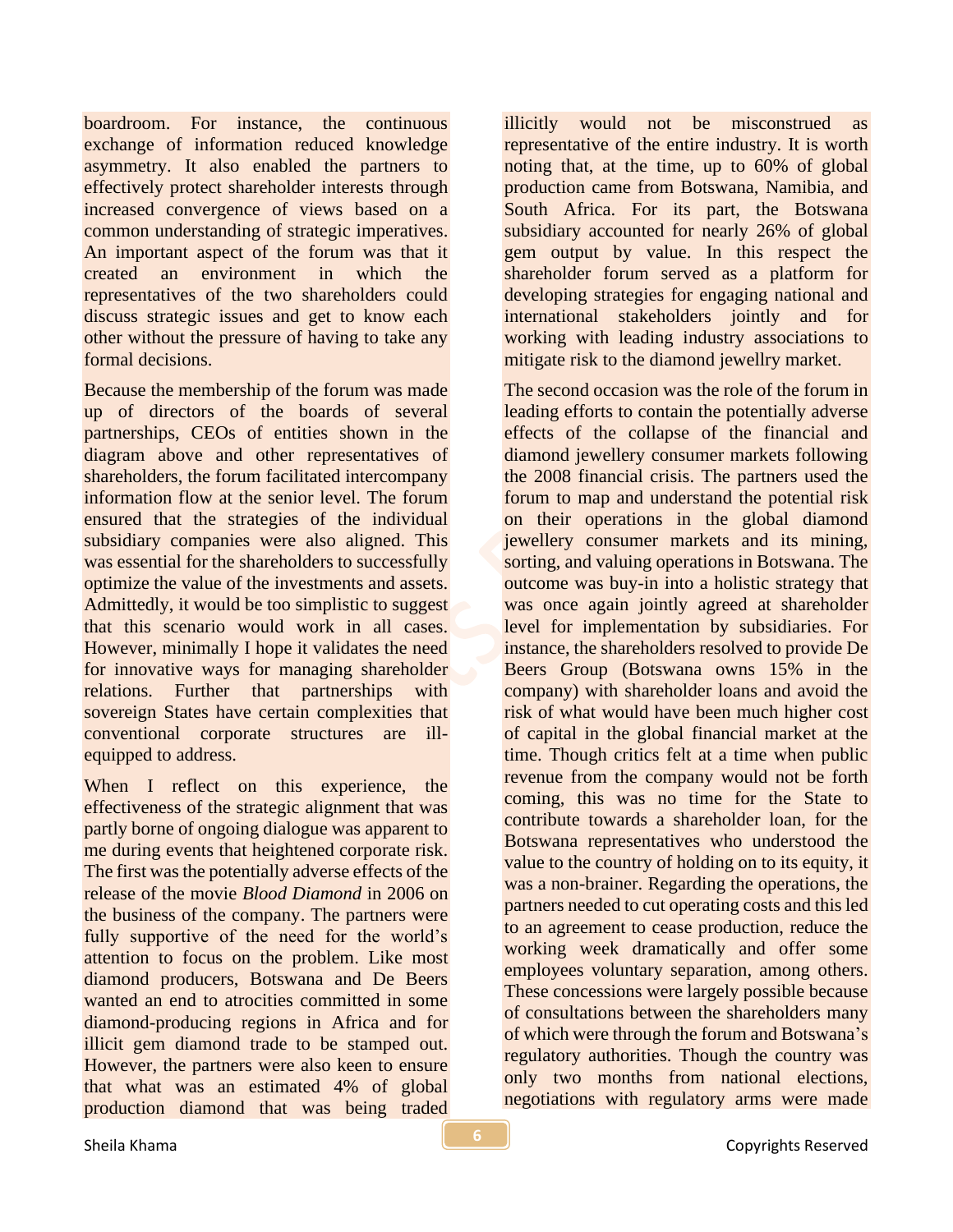easy by the fact that representatives of government on the shareholder forum understood the strategic rationale fully, thanks to ongoing information sharing. Elsewhere in the SADC region, some governments were barring mining companies from reducing headcounts assuming erroneously that the mining companies had a say in the world's financial condition or that the companies could evade inevitable impacts of the crisis. At the time, I could not help thinking that knowledge asymmetry was a major part of those countries' problem.

I remain convinced that in the long run, these interactions on the forum enhanced the performance of the partnerships boards of these

partnerships who are the subjects of this case. I must confess however, that this approach to relationship management is very time consuming, cannot be left to chance and is not a once off undertaking. On the other hand, the agenda and roles of respective shareholders evolve with the maturity of the partnership. As such, the partnership alignment efforts require periodic recalibration. In my experience, many partners do not fully appreciate this and do not adopt a systematic enough approach to the challenge of running partnerships. Companies operate under the false assumption that board meetings are adequate to achieve ongoing synergy. Well, I argue that this is not enough.

#### **5.3 SOE Boards**

As stated in earlier chapters, in the minerals, oil and gas sectors, SOEs are some of the largest companies, not just in individual jurisdictions but in the world. One of the most iconic brands is Saudi Aramco of the Kingdom of Saudi Arabia, the world's second largest oil producer in 2019<sup>3</sup>. In Morocco, is Office Cherifien des Phosphates (OCP), a sovereign majority-owned entity and the world's second largest producer of phosphate in 2019.<sup>4</sup>

Countries create SOEs based on several factors, including ideology and State laws that favour the State's direct control of national resources through majority or full ownership. The assumption (rightly or wrongly) is that only the State can responsibly steward resources development and equitably distribute benefits to citizens. How successful countries are in achieving this varies from country to country. In some countries, SOEs are properly governed but are not in others. This book focuses on the leadership of the corporate entity through the board of directors. I have not made a distinction between private or publicly listed companies. I focus instead on the fact that the State has a controlling share and a final say in the composition of the board as well as in determining the company's long-term mandate. In these circumstances, the culture of the board, its potential effectiveness or lack thereof in inextricably link to the relationship it has with the State and sovereign leadership. The discussion also sheds some light onto the importance of thinking about the merits or demerits of the option of a SOE legal structure.

#### **Common SOE Challenges**

*National Laws:* As noted earlier, SOEs are often created by a specific national law. Unlike other corporate entities that are governed by company law and norms therein, legal and governance frame of reference of SEOs can therefore lack clearly defined systems for accountability. My observation is that the main reason for this lies in the way the State sees itself relative to other investors and its duty to the publics. It seems to me that wherein in case of publicly listed or privately owned companies, the State sees itself as watchdog in case of SOEs, it assumes its good intentions, value proposition and compliance with good

<sup>4</sup> https://investingnews.com/daily/resourceinvesting/agriculture-investing/phosphate-investing/topphosphate-countries-by-production/

<sup>3</sup> https://www.oilandgasiq.com/strategy-management-andinformation/articles/oil-and-gas-companies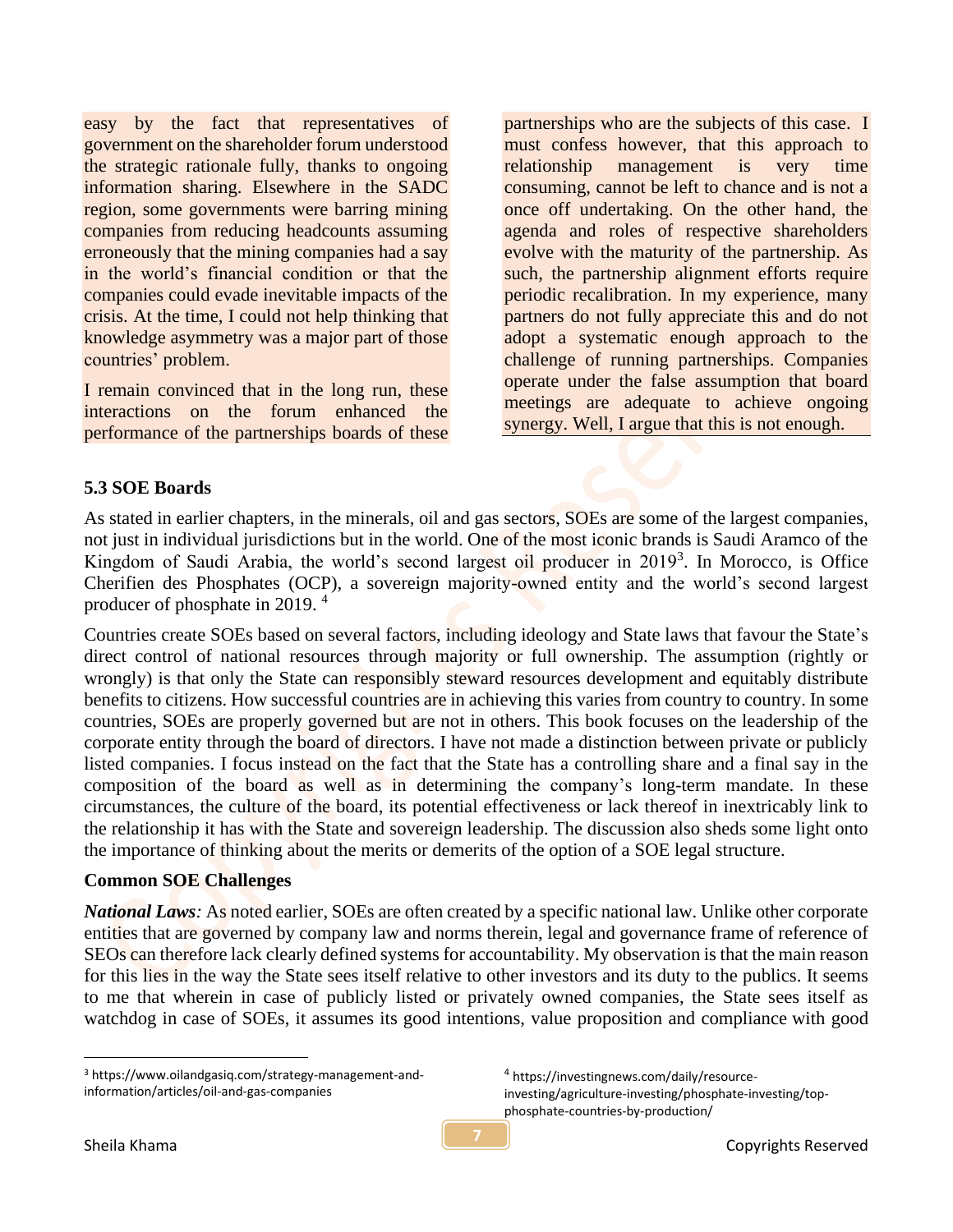governance is self-evident and as such holds SOEs to different (if lower) standards of oversight. As such the business environment of SOEs can also be shielded from scrutiny because, to all intents and purposes, the regulator tends to go easy on them. However, strictly speaking, in corporate governance terms they neither are nor ought to be viewed differently. Whether the business of the company extends beyond the jurisdiction or not, the SOEs is just as vulnerable to public scrutiny as other companies and can fall foul of stakeholder expectations, including financiers and customers. For instance, it is reasonable to expect that a publicly listed Saudi Aramco will have to be managed by a completely different set of governance guidelines to those that its predecessor has been so far. The changing nature of the business environment of the SOE boards warrants a mindset change on the part of the board and shareholders.

*Long-term Vision:* A clearly articulated long-term vision by the leaders of a country, which empowers the board to manage the affairs without interference, is the gap between effective and ineffective SOE boards. The clearer the State is about the board's responsibility to deliver financially, rather than simply complying with the law, or serving national political agenda, the greater the chances are of the board being effective. Unfortunately, in the case of less successful SOEs, this line can be blurred. This is particularly true in cases where the SOE has a captive national market and supplies other State entities in the value chain. The relationship between SOE managed coal mines and thermal and or gas producers and energy generation plants in many parts of the world is a case in point. In this case, the board is a lame duck and ultimately the company is shielded from open market realities. But as illustrated in Case 3 below, there are exception to the rule. Norway's Statoil, (now Equinor), makes for an interesting example of how to avoid political interference while empowering the board fully.<sup>5</sup>

*Financial Independence:* An important justification for While the State was the original sole shareholder until 2001, when the company was partially privatized, the State remains a significant majority shareholder at 67% of issued share capital. creating SOEs in minerals, oil and gas sectors is their contribution to the national fiscus by generating revenue for the shareholder, (being the State) and for citizens as ultimate beneficiaries. So, while reasonable for the State to raise some seed capital or grant shareholder loans periodically, perpetual funding of poorly run SOEs defies logic, but is nonetheless a common occurrence. The State-owned Zimbabwe Mining Development Company (*ZMDC*) is a case in point. From a corporate governance perspective, this speaks to two failures: The failure of the State to discharge its duties as custodian of natural assets and the failure to hold the board responsible. For its part, the board fails to live up to its duty to act independently and in the interest of the company by providing strategic guidance and holding the executive team responsible to perform financially. Once again, this emanates from the legal structure and the resulting relationships in the corporate hierarchy that are overlaid with political and not commercial motives.

<sup>5</sup> https://www.equinor.com/en/investors/the-equinor-share.html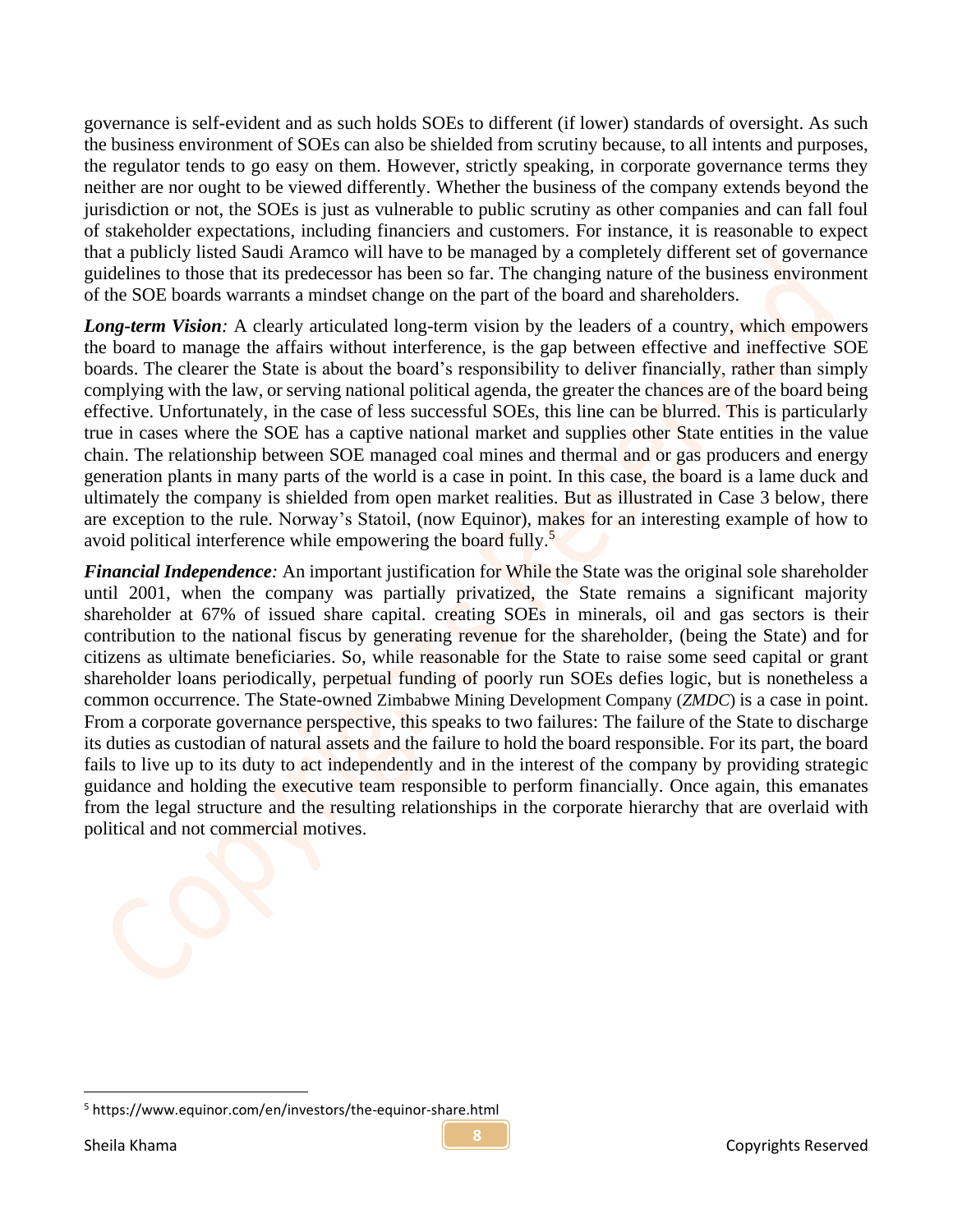*Board and Executive Nominees*: Appointments of political elites to the boards and executive teams of SOEs is common practice and often correlates to poor governance and poor financial performance. One of the State-controlled and recently financially challenged minerals resources companies is Mauritania's iron ore producer National Industrial and Mining Company (S.N.I.M). In 2019, the State owned more than 78% equity in S.N.I.M and the company has a poor financial performance record. In September 2019, the State made a political decision and appointed a former minister of finance, with no private sector or mining experience, as S.N.I.M.'s CEO. Though distinguished as a career public servant, the question of whether the appointment of the incumbent responds to the leadership requirements of a commercial entity does arise, but time will tell. But clearly the authorities are sticking to their political comfort zone and drawing from the human resources in which they have trust. The second question that arises is whether this action serves S.N.I. M's long term commercial interests and Mauritania's public interests.

*Separation of Powers*: I discussed this matter in the earlier chapters and in the context of conflicting interests. In this chapter, I highlight the matter to remind the reader of the need for a clear separation of powers between the State's regulatory arm and the investment arm. Failure to do this leads to poor performance and potential conflicting roles. Both arms of the State are vital but must be separated. Failure to do so increases adverse impacts of the political economy and to succeed SOEs must be free of such constraints.

*A Single Voice:* A board that speaks with one voice is indicative of teamwork and is also likely to be effective. However, in cases where the board is made up of only public officers, the circumstances falsify the true picture. Though there may be an appearance of synergy, the board lacks dynamism. The board is likely to see the company's internal and external environments through a single lens. Yet studies show that diverse boards perform better relative to those that lack diversity in part because the board does not benefit from friendly critics who provide an outsider's perspective of the company. Board deliberations can also be a mere formality because strategic decisions are based on the political agenda of those who nominated the board members. In terms of board effectiveness, therefore, it should not come as a surprise that such boards and their companies underperform and that in many parts of the world, SOEs are a drain on public resources. In its Corporate Governance Working Papers Series, the OECD argues that one of the key considerations for effectiveness of boards of SOEs is the need for transparency and accountability as discussed in the first chapter of this book<sup>6</sup>. Under such conditions these standards cannot met.

# *Case 3: Relationship Between the Government of Norway and the State-owned Petroleum Company Equinor (formerly Statoil)*

Many case studies have been written on what is also sometimes referred to as the "Norwegian Model" for managing the relationship between the company and the State as both the main shareholder and regulator. The details of these arrangements are not as important as the principles upon which they are founded. In this respect, most critics agree that, when it comes to the three governance principles of transparency,

accountability and public participation, the Norwegian Government's oversight of the affairs of Equinor is a model worth emulating.

A large part of the governance framework forms the basis for day-to-day rules of engagement between Equinor executives, the government and the public and much has been written about these arrangements. To this end, there is little value in me repeating the story of how this came to be and how it works. Instead, I extracted the details below from a case study written by students of C.T. Bauer College of Business at the University

<sup>6</sup> http://www.oecd.org/corporate/OECDCorporateGovernanceWorkingPaper6.pdf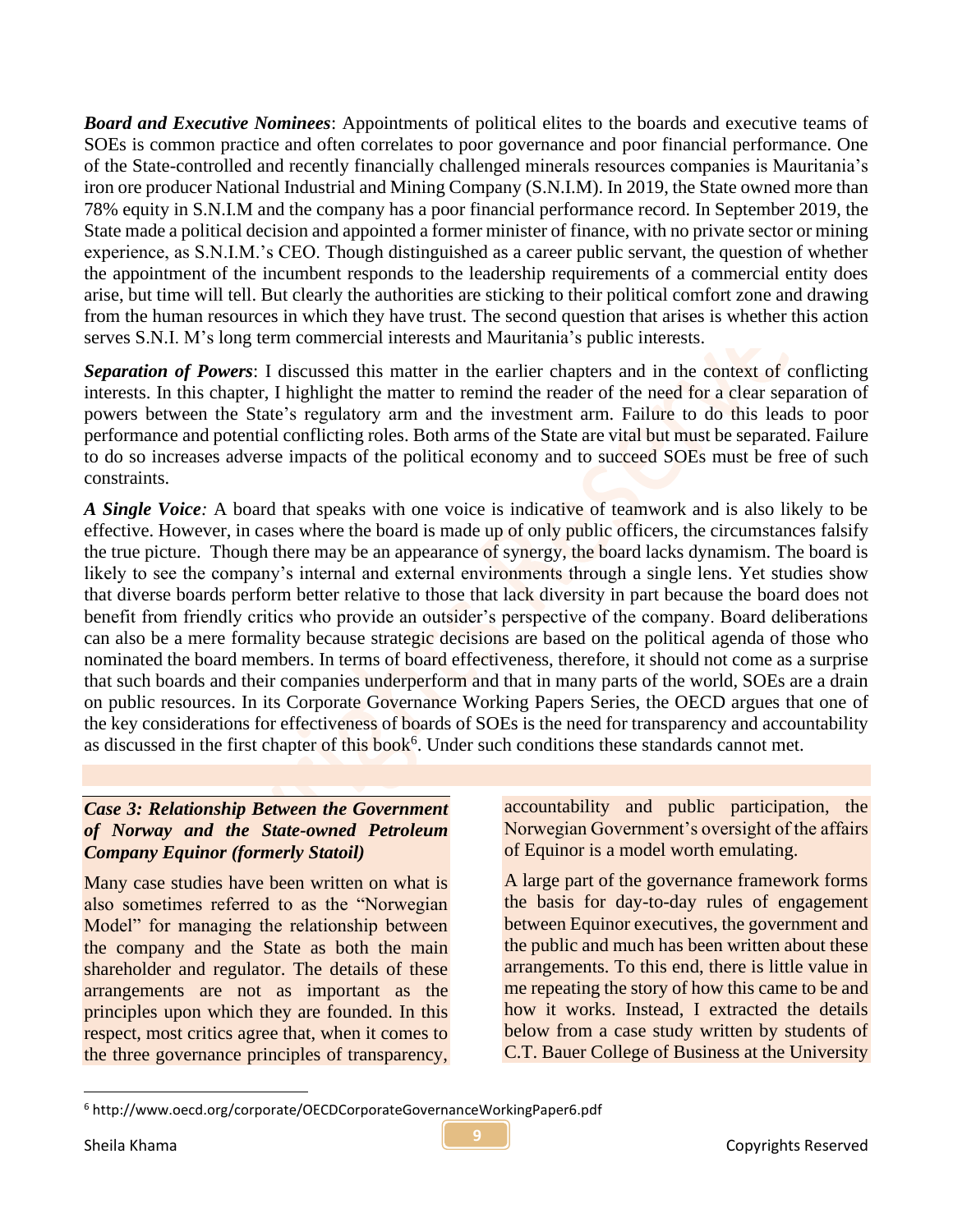of Houston in the United States. The case study covers this subject accurately and succinctly. The extract reads:

*"The ownership interest of Norway's investment into Statoil is managed by the Norwegian Ministry of Petroleum and Energy – located and led within the confines of Norway with a large global presence, including a Gulf of Mexico controlling office in Houston, TX. This managing department reports directly to the legislature, the Storting [stortinget, supreme legislature of Norway] in the Norway government ultimately answering to the shareholding citizens of Norway.* 

*The Minister of Petroleum and Energy of Norway (NPE) is responsible for the energy policy created and managed by this department. It also acts as government operator for a myriad of subordinate energy agencies, including the partial ownership of Statoil. Despite the nature of producing and marketing hydrocarbons, it is this department that is largely responsible for the continued hydroelectric usage found in Norway by both citizens and industry alike.* 

*The ability to manage the internal environmentally friendly policies and balance the exportation of hydrocarbon assets is imperative to the department's, and ultimately, Statoil's, success. For this reason, paired with the gradual privatization of Statoil to compete globally, the minister's direct control over the Statoil business process has decreased since the initial public offering in 1972.* 

*The ability for Statoil to continue to succeed, turn a profit and invest their dividends directly into Norway's treasury keeps politics at bay for the most part. Through electric hydropower usage in plants and on rigs and continuing the trend of not burning Natural Gas within the country's borders, Statoil has been able to establish itself as a "guarantor for welfare in the country in the minds of the people". These State funds, based on oil proceeds, drive the health, education, and overall welfare of the citizens of Norway: the shareholders.* 

*The main reason for success of this model, other than the longevity in which it is now entrenched with over 900 billion NOK, is the clear division of roles in the approach. While the State is the resource owner, legislator, licensor and regulator, there exists a balance between all parties and the partially privatized oil company. This distance is maintained, as the company and assets were never nationalized.* 

*The Storting created 10 Oil Commandments, which are still followed, including that the oil and gas resources belong to the people and must benefit society, the oil and gas industry must be an era, not an episode and, lastly, when converting petroleum resources into financial assets, the aim must be to create a qualitatively better society. These building blocks are engrained in the corporate culture without being an absolute mandate in operations because of early failures from government intervention causing over budget productions at the Mongstad Oil Refinery location*. '

The guiding principles adopted by the Norwegian government are not a one size fits all but offer a useful point of departure. Other governments may choose a different approach and other principles and establish suitable parameters to govern relations between SOE and other State organs. In the end, what matters is that the approach is based on accepted governance norms and that the norms are respected and upheld by subsequent governments in a nonpartisan fashion. It is also important that State organs and those who are responsible for their administration commit to the separation and respect the different roles that they each play. This is essential to ensuring responsible stewardship of a country's resources.

This distinguishes governance for public benefit from governance for personal gain. Countries that fail to create a responsible governance framework normally manage the resources for the benefit of the ruling elite. Decisions are taken on a discretionary basis with little consultation or transparency. Revenues and other economic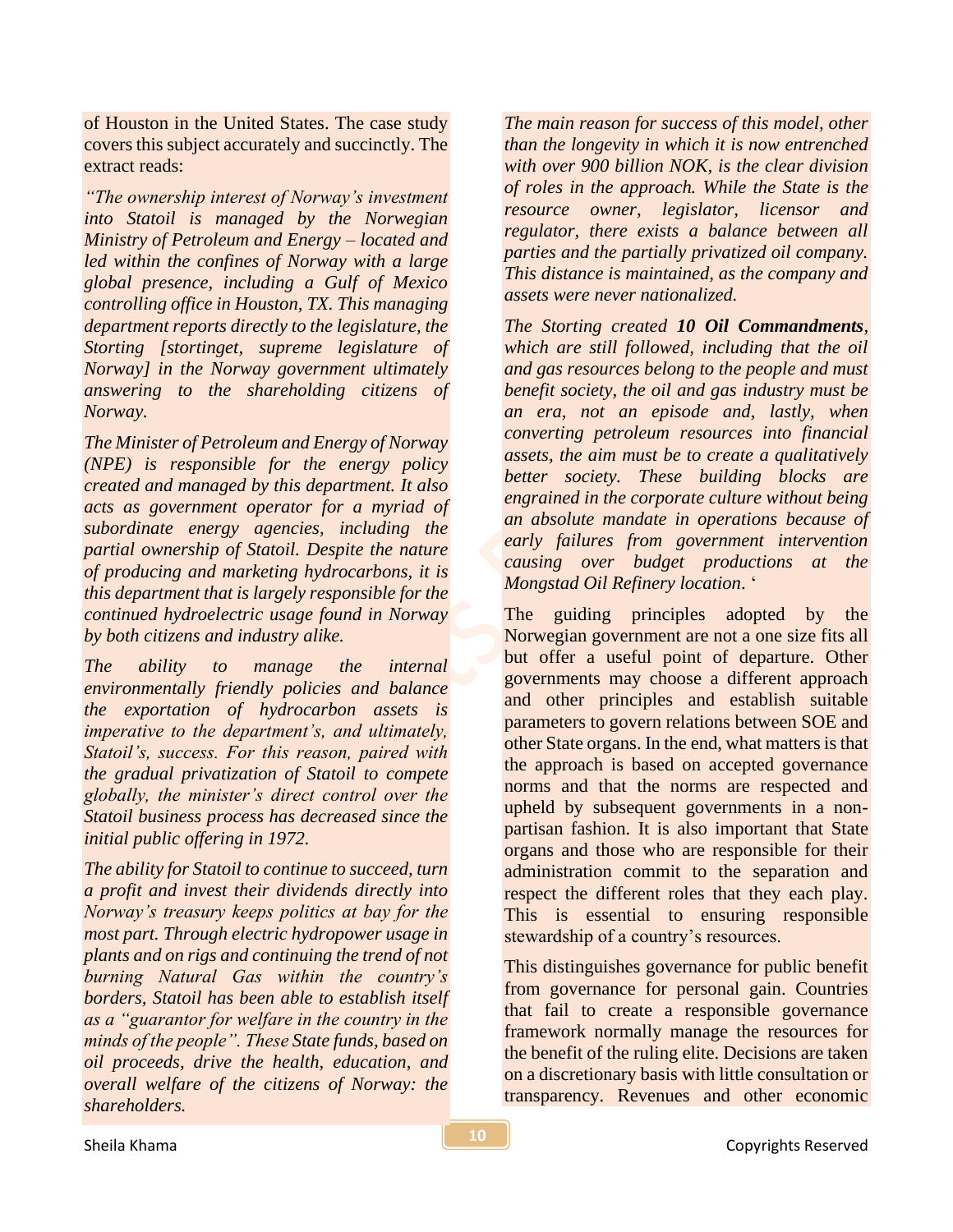spin-offs from the development of resources benefit political leaders with little regard for their custodial role. Representatives on the boards of such entities are chosen for their loyalty to the ruling elite. The outcome being national loss of economic opportunities made available by the development of finite resources.

Finally, the environment in which Equinor is managed ticks many of the boxes under the broad umbrella of 'Effective Boards' under chapter 3. These include a clear sense of purpose, fit for purpose structures, an empowered executive, and a board free from political interference, among others. The result being the people of Norway are better for it.

*Source: Statoil; GENB7A97 – Oil and Governance, December 12, 2015, Authors; Team GGG: JW DePriest, Zach Field, Jonathan Hayes, Bali Horvath, Dhaval Mistry, Chris Vance at www.bauer.uh.edu*